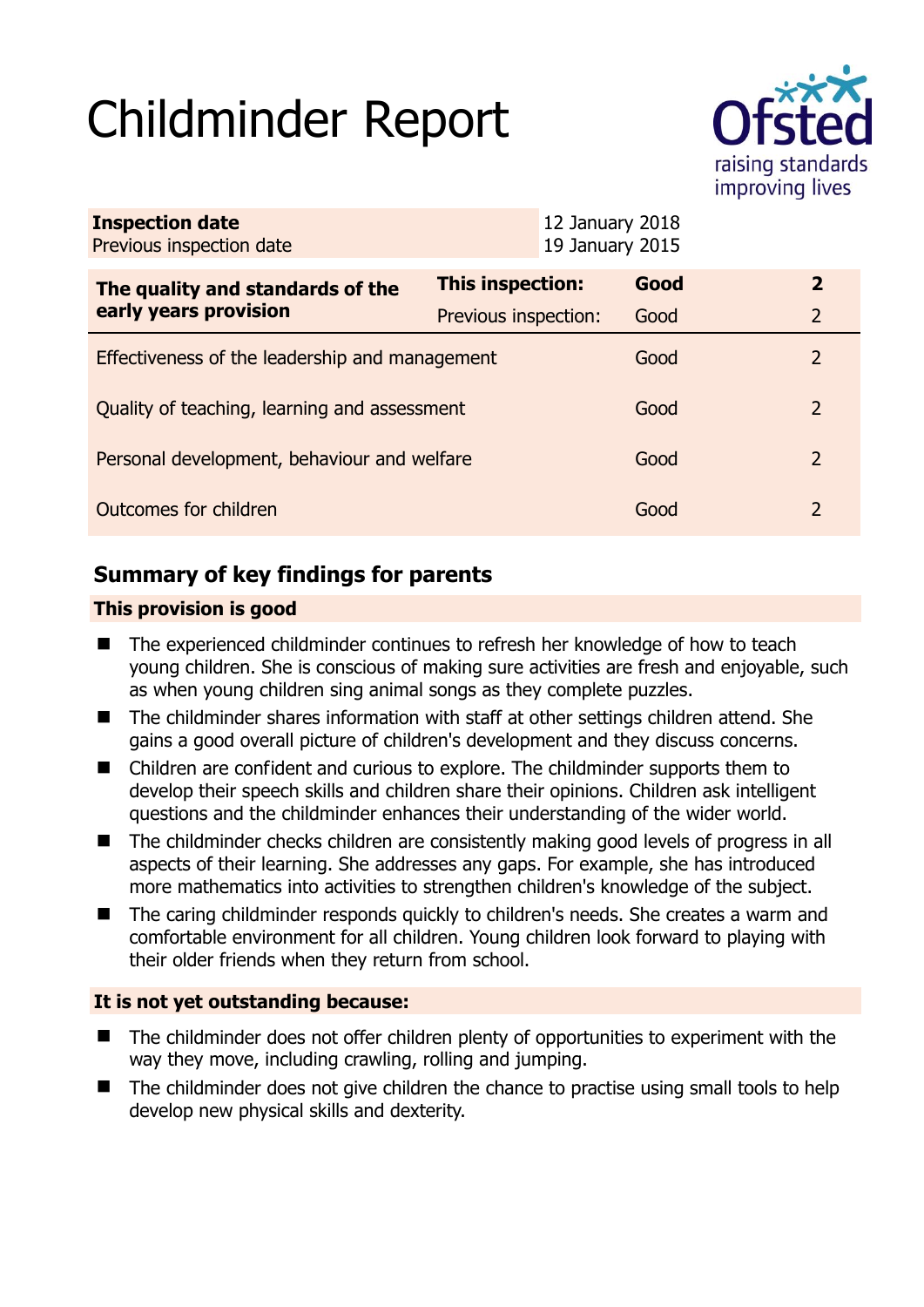# **What the setting needs to do to improve further**

#### **To further improve the quality of the early years provision the provider should:**

- $\blacksquare$  offer opportunities for children to learn to negotiate the space around them in a variety of ways
- create chances for children to use small tools to practise new physical skills and to strengthen coordination.

### **Inspection activities**

- $\blacksquare$  The inspector watched the childminder working with children.
- The inspector spoke to the childminder about activities she plans for children and how she meets their individual learning needs.
- The inspector observed an adult-led activity and she discussed what she had seen with the childminder.
- The inspector talked to the childminder about safeguarding information she shares with parents and how she protects children from harm.
- The inspector viewed written references and communications with parents to understand the childminder's relationship with parents.

## **Inspector**

Julie Bruce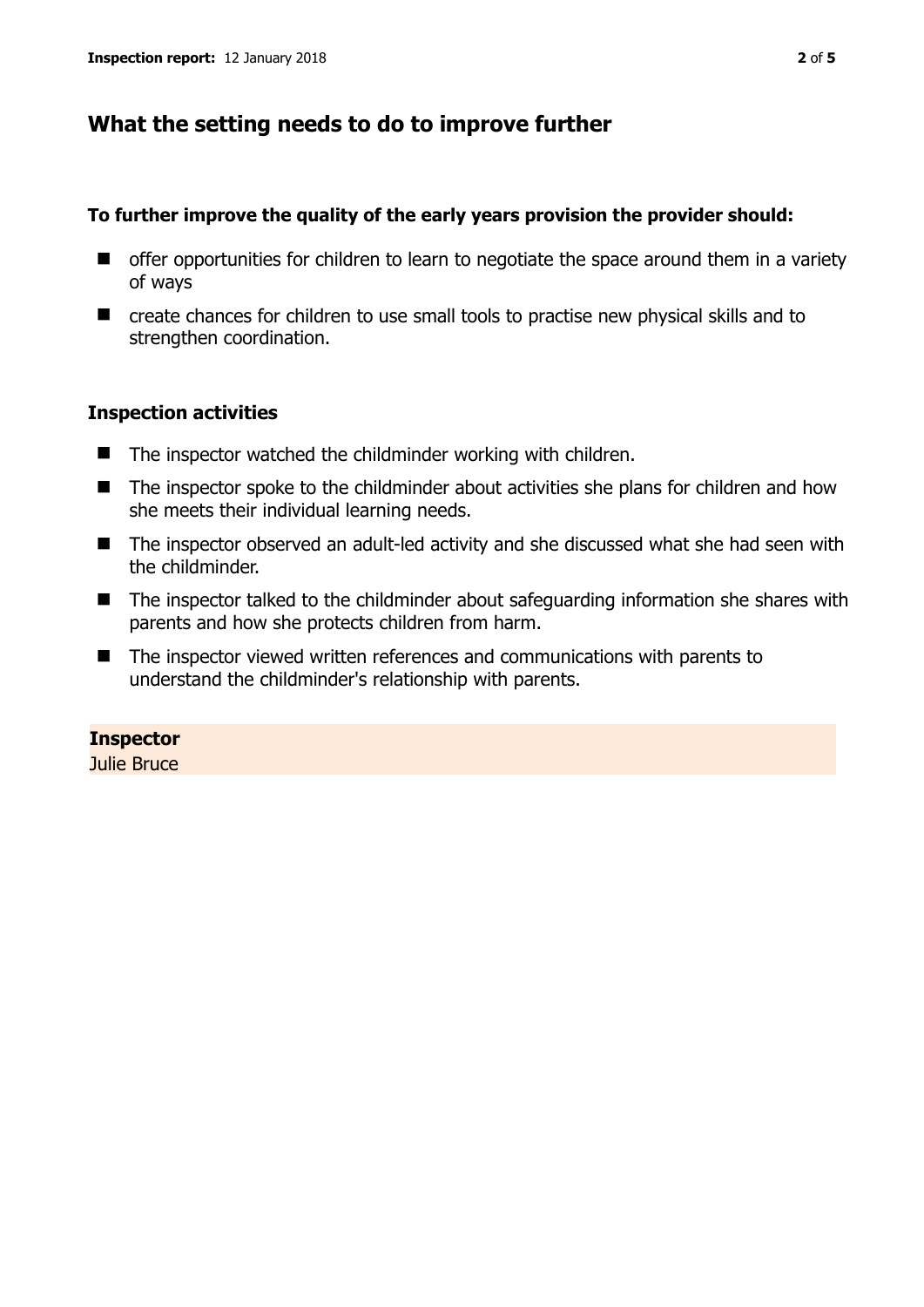# **Inspection findings**

#### **Effectiveness of the leadership and management is good**

The childminder is proud of the high-quality service she offers children and she seeks ongoing improvement. For example, recently she has broadened children's knowledge of other cultures. She supports them to learn about different types of families and to gain a greater awareness of how other people live. Safeguarding is effective. The childminder continues to increase her knowledge of how to protect children. For instance, she recently read more about the 'Prevent' duty. She has a secure understanding of how to identify children who might be open to hearing radical views. She is aware of the correct procedures to follow if she has any concerns about children's welfare. The childminder works in close partnership with parents. She offers help and support when they need it, such as when they ask for advice about feeding and toileting children.

### **Quality of teaching, learning and assessment is good**

The childminder enhances children's knowledge of numbers and colours. For example, she encourages children to compare the colour of trains, and they count out their favourite engines. She builds up children's confidence and they smile as she congratulates them on their achievements. The childminder enhances children's knowledge of living things, such as when she talks to them about creatures that live in the sea. She demonstrates how to correctly pronounce the names of fish. The childminder is perceptive. She talks to children to find out what they really enjoy. She plans visits to their favourite places into their weekly routine. Assessments are carried out on a regular basis and accurately reflect the level of children's development. The childminder sets manageable targets and children attain very well from their initial starting points.

#### **Personal development, behaviour and welfare are good**

The childminder offers children a good level of emotional support. She recognises when they are tired and offers them gentle words of reassurance. She teaches them to assess risks, such as when she talks about the rules of crossing the road. The childminder encourages children to behave well and to be polite. They are caring and eager to show others their toys. The childminder supports children to stay healthy. For example, she encourages them to follow effective hygiene routines to reduce the spread of germs.

## **Outcomes for children are good**

Children are resilient and they develop an attitude where they are willing to 'have a go'. For example, they use trial and error to check whether they are placing the correct puzzle piece in the gap. They confidently guess answers to questions. Children socialise with older peers and they are able to concentrate for prolonged periods. Children are mature and they take changes to their daily routine in their stride. They are well prepared for the next steps in their learning and for the move to school.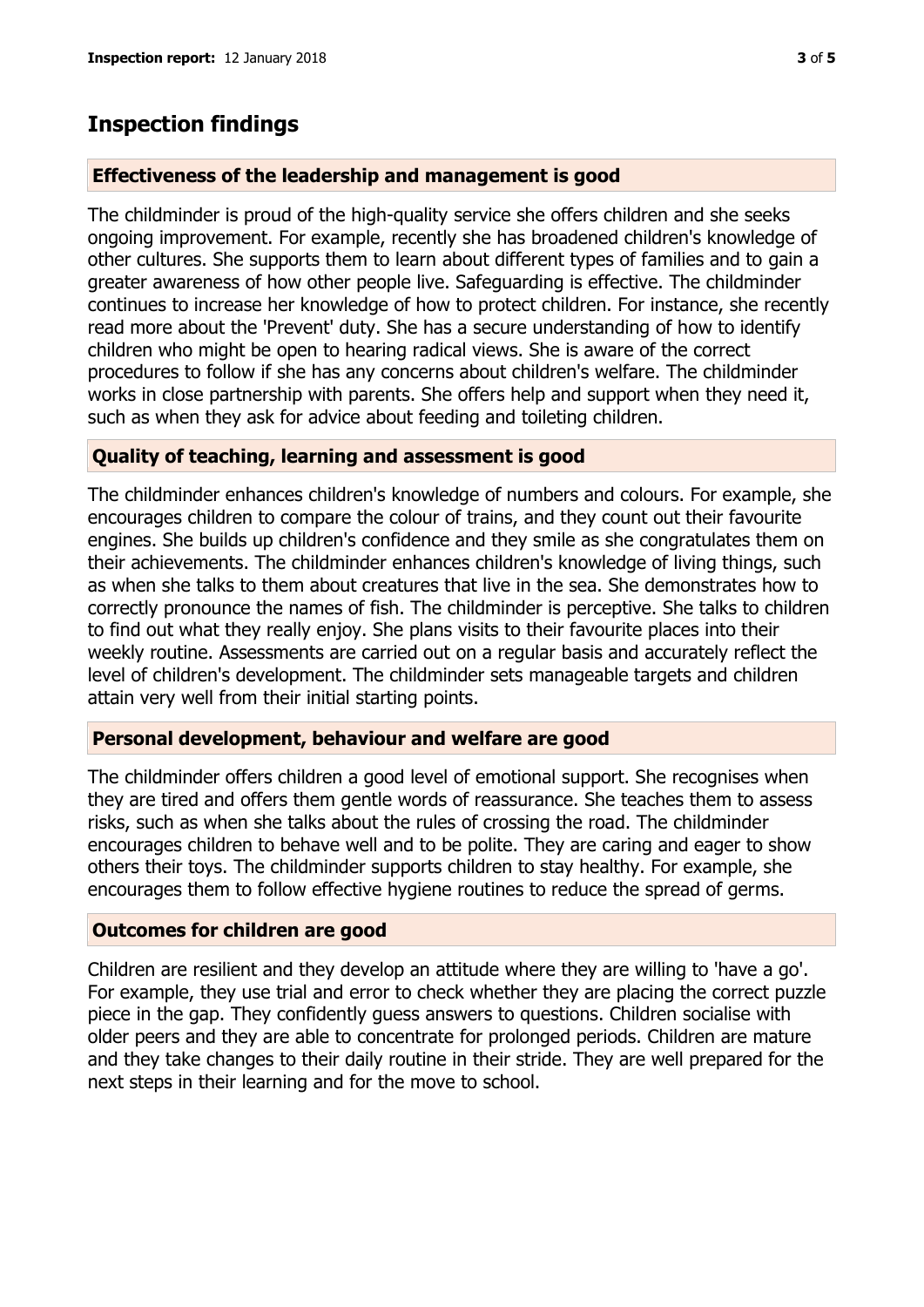# **Setting details**

| Unique reference number           | 110949                                                                               |  |
|-----------------------------------|--------------------------------------------------------------------------------------|--|
| <b>Local authority</b>            | Hampshire                                                                            |  |
| <b>Inspection number</b>          | 1085018                                                                              |  |
| <b>Type of provision</b>          | Childminder                                                                          |  |
| Day care type                     | Childminder                                                                          |  |
| <b>Registers</b>                  | Early Years Register, Compulsory Childcare<br>Register, Voluntary Childcare Register |  |
| Age range of children             | $2 - 8$                                                                              |  |
| <b>Total number of places</b>     | 6                                                                                    |  |
| <b>Number of children on roll</b> | 14                                                                                   |  |
| <b>Name of registered person</b>  |                                                                                      |  |
| Date of previous inspection       | 19 January 2015                                                                      |  |
| <b>Telephone number</b>           |                                                                                      |  |

The childminder registered in 2000. She lives in the village of Sheet, near Petersfield, Hampshire.

This inspection was carried out by Ofsted under sections 49 and 50 of the Childcare Act 2006 on the quality and standards of provision that is registered on the Early Years Register. The registered person must ensure that this provision complies with the statutory framework for children's learning, development and care, known as the early years foundation stage.

Any complaints about the inspection or the report should be made following the procedures set out in the guidance 'Complaints procedure: raising concerns and making complaints about Ofsted', which is available from Ofsted's website: www.gov.uk/government/organisations/ofsted. If you would like Ofsted to send you a copy of the guidance, please telephone 0300 123 4234, or email enquiries@ofsted.gov.uk.